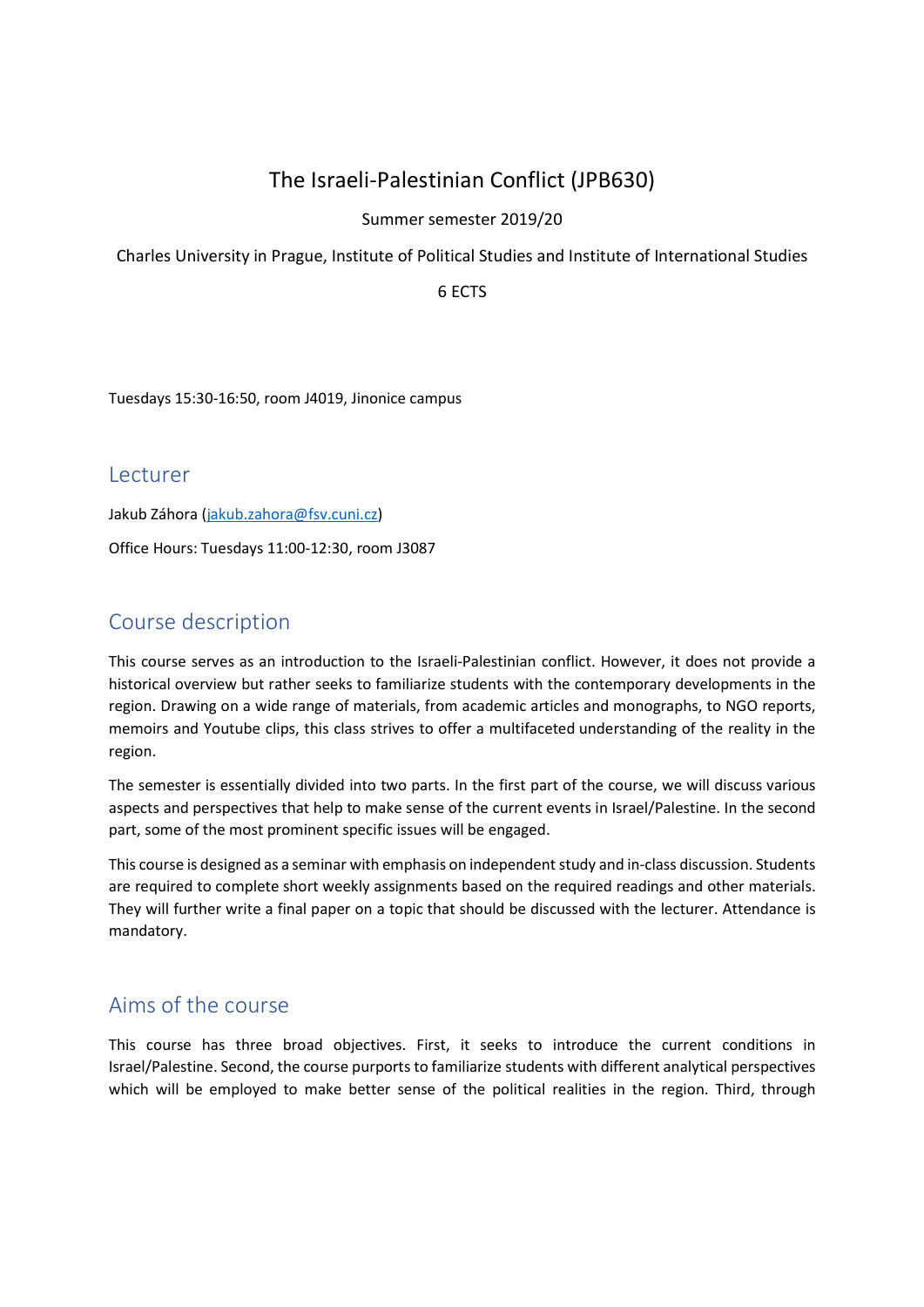independent study, engagement with the assigned materials, and in-class discussions, the class seeks to hone students' critical and analytical skills.

## Requirements:

Active participation (15%): Students are supposed to go through the required materials, prepare for the classes, critically assess the literature, and put it in a broader context. If you are unable to attend the seminar, please inform the lecturer in advance. Students should not miss more than three seminars during the semester.

Weekly assignments (48%): Every week before the class (except for week 1), students shall take a brief online quiz (published on Moodle) focused on understanding the assigned readings. For each quiz, every student may receive up to 4 percent points. This requirement applies even to classes missed by students. It will be possible to make up for one missed assignment at the end of the semester by submitting an addition assignment dealing with additional literature.

Paper proposal (7%): Each participant is required to prepare a proposal (500 words) for their final paper which shall be submitted by May 1.

Final paper (30%): Each participant is required to prepare a final essay (2,500 words) related to the topic of the course which shall be submitted by May 31. In the case the first version receives less than 15 points, it can be resubmitted. Nonetheless, in that case the maximum possible number of points for the paper will be 25.

Late submissions of the papers will be subject to grade penalty (minus 2 percent points from the total score for each day after the deadline).

## Structure of the course

#### 1) Introduction; 18.2.

The first session will deal with organizational matters pertaining to the course, and then map out issues which will be discussed throughout the semester.

## Required material:

Ranta, Ronald (2015) "The Israeli-Palestinian conflict". In: Hough, Peter , Shahin Malik, Andrew Moran, and Bruce Pilbeam (eds.) International security studies: theory and practice. Abingdon: Routledge, pp. 401-409.

#### Further sources:

Tessler, Mark (2009) A History of the Israeli-Palestinian Conflict. 2nd edition. Bloomington: Indiana University Press.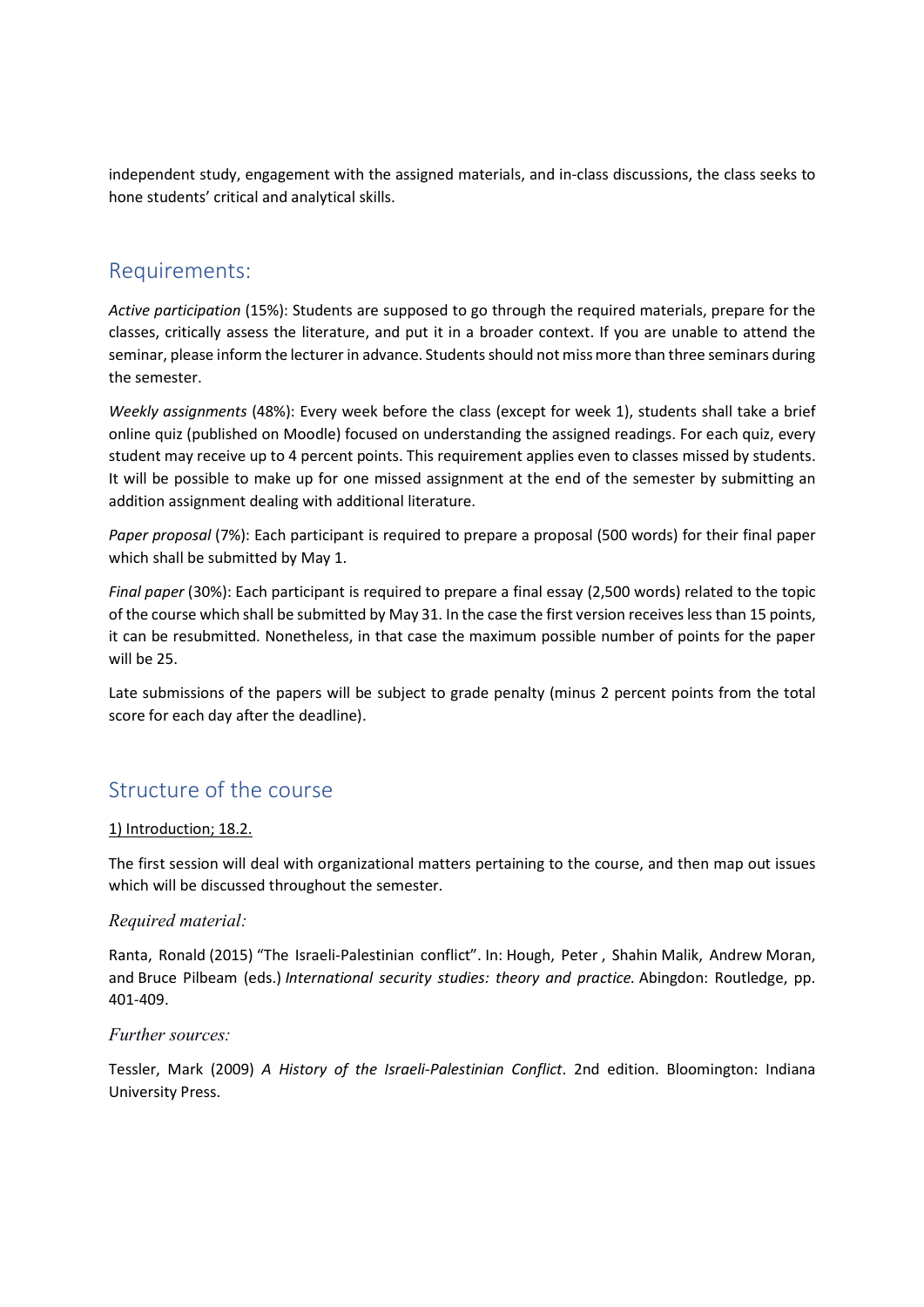Kimmerling, Baruch and Joel Migdal (2009) The Palestinian People: A History. Cambridge: Harvard University Press.

Azoulay, Ariella, and Adi Ophir (2013) The One-State Condition. Occupation and Democracy in Israel/Palestine. Stanford: Stanford University Press.

Gordon, Neve (2008) Israel's Occupation. Berkeley: University of California Press.

Ophir, Adi, Michal Givoni, and Sari Hanafi (eds.) (2009) The Power of Inclusive Exclusion: Anatomy of Israeli Rule in the Occupied Palestinian Territories. New York: Zone Books.

#### 2) Political Identities and Narratives; 25.2.

The second session tackles the issue of identity formation among Israelis and Palestinians, dominant narratives, and their political repercussions.

#### Required material:

Oz, Amos (2004) A Tale of Love and Darkness. London: Chatto & Windus, Chaps. 43-46.

Bargouti, Mourdil (2005) I Saw Ramallah. London: Bloomsbury, pp. 1-33; 131-142.

#### Further sources:

Khalidi, Rashid (1998) Palestinian Identity: The Construction of Modern National Consciousness. New York: Columbia University Press.

Kimmerling, Baruch (2008) Clash of identities: explorations in Israeli and Palestinian societies. New York: Columbia University Press.

Kimmerling, Baruch (2001) The Invention and Decline of Israeliness: State, Society, and the Military. Berkeley: University of California Press.

Zerubavel, Yael (1995) Recovered roots: collective memory and the making of Israeli national tradition. Chicago : The University of Chicago Press

Zertal, Idith (2005) Israel's Holocaust and the politics of nationhood. Cambridge: Cambridge University Press.

Oz, Almog (2000) The Sabra: The Creation of the New Jew. Berkeley: University of California Press.

Ronnie Olesker (2014) "Law-making and the Securitization of the Jewish Identity in Israel", Ethnopolitics, 13:2, 105-121.

Asaf Siniver (2012) "Israeli Identities and the Politics of Threat: A Constructivist Interpretation", Ethnopolitics, 11:1, 24-42.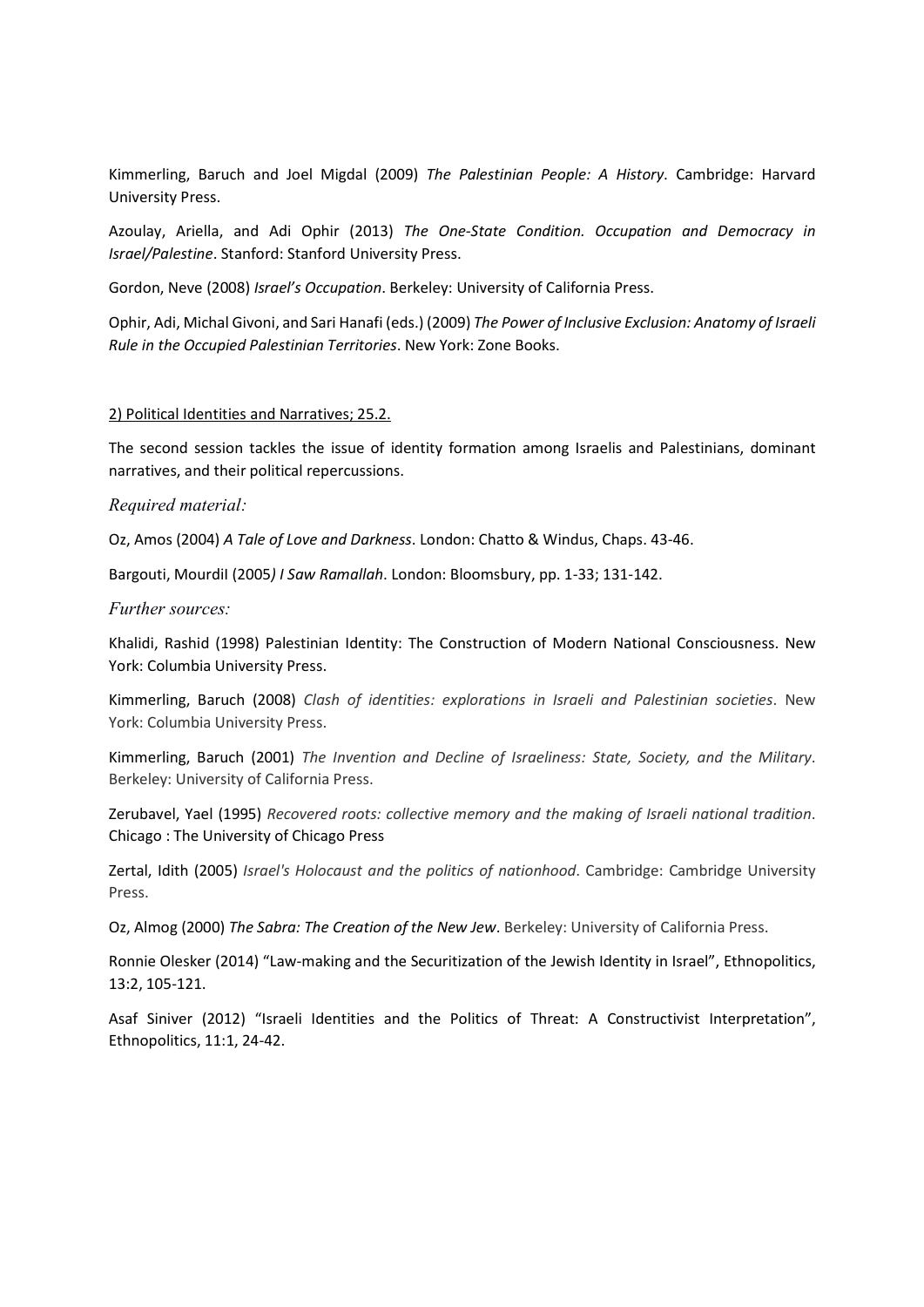#### 3) Domestic Politics; 3.3.

This class looks into the domestic determinants of foreign and security policies enacted by both Israel and the Palestinian Authority.

#### Required material:

Cook, Jonathan (2018) "Hamas and Fatah: Why the two groups are failing", AlJazeera, May 12, 2018, available at https://www.aljazeera.com/news/2018/05/hamas-fatah-groups-failing-180512082001713.html.

Human Rights Watch (2018) "Two Authorities, One Way. Zero Dissent Arbitrary Arrest and Torture Under the Palestinian Authority and Hamas", HRW Report, October 2018, available at https://www.hrw.org/sites/default/files/report\_pdf/palestine1018\_web4.pdf (only pp. 1-5).

Baconi, Tareq (2020) "The Oslo Accords Are Dead. Should the Palestinian Authority Live On?", Foreign Policy, February 18, available at https://foreignpolicy.com/2020/02/18/the-oslo-accords-are-deadshould-the-palestinian-authority-live-on/

Ram, Uri (2005), "Jerusalem, Tel Aviv and the Bifurcation of Israel", International Journal of Politics, Culture, and Society, Vol. 19, No. 1-2, pp. 21-33.

Fisher, Mark (2018) "Israel Picks Identity Over Democracy. More Nations May Follow", The New York Times, July 22, 2018, available at https://www.nytimes.com/2018/07/22/world/middleeast/israel-jewishstate-nationality-law.html.

Levinson, Chaim (2020) "Benny Gantz's Year in Politics: Netanyahu's Complete Opposite Inches Closer to PM Seat", Haaretz, January 4, available at https://www.haaretz.com/israel-news/.premium.MAGAZINEbenny-gantz-s-year-in-politics-netanyahu-s-opposite-inches-closer-to-pm-seat-1.8348771

#### Further sources:

Garfinkle, Adam (2000) Politics and Society in Modern Israel: Myth and Realities. London and New York: Routledge.

Asher, Arian (2005) Politics in Israel: The Second Republic. Washington: CQ Press.

Parson, Nigel (2012) The Politics of the Palestinian Authority. London and New York: Routledge.

#### 4) International Politics; 10.3.

This session situates the Israeli-Palestinian conflict in the international context.

#### Required material:

Wermenbol, Grace (2019) "The EU and the Israeli-Palestinian Peace Process in a Post-Mogherini Era", Carnegie Endowment, October 3, available at https://carnegieendowment.org/sada/79985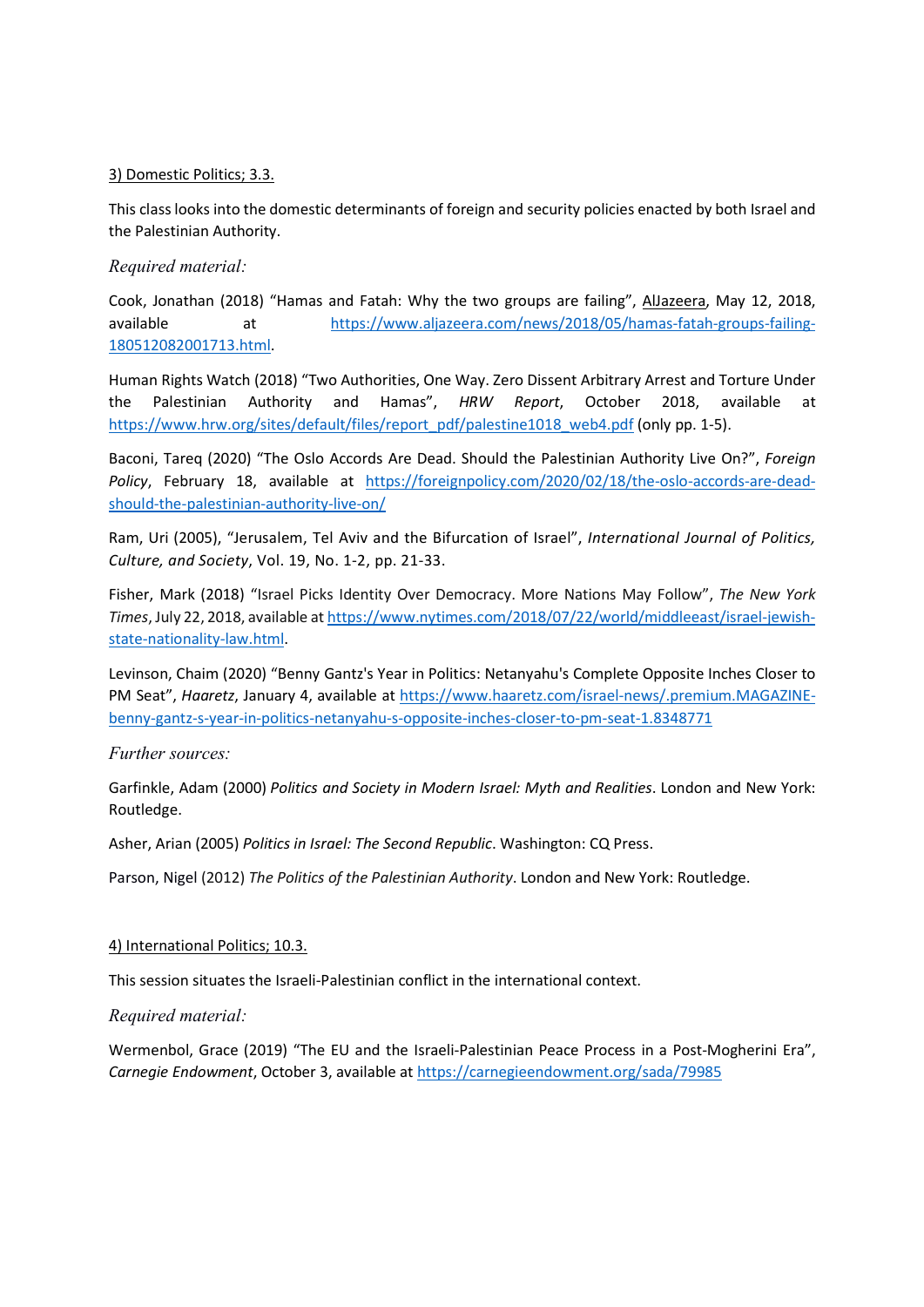Quitaz, Suzan (2019) "Saudi-Israeli relations: The emergence of a new alliance", The New Arab, August 14, available at https://www.alaraby.co.uk/english/indepth/2019/8/14/saudi-israeli-relations-theemergence-of-a-new-alliance

Wermenbol, Grace (2019) "A passage to India: Israel's pivot East", Carnegie Endowment, July 24, available at https://www.atlanticcouncil.org/blogs/menasource/a-passage-to-india-israel-s-pivot-east/

White House (2020) Peace to Prosperity. A Vision to Improve the Lives of the Palestinian and Israeli People, only pp. 2-14, available at https://www.whitehouse.gov/wp-content/uploads/2020/01/Peaceto-Prosperity-0120.pdf

Toosi, Nahal (2020) "How Trump's Mideast peace plan could actually matter", Politico, January 28, available at https://www.politico.com/news/2020/01/28/trump-israel-palestinian-middle-east-peaceplan-108078

Goldber, Elishava (2018) "The Intersectional Jewish-American", The New Republic, September 6, 2018, available at https://newrepublic.com/article/150993/intersectional-jewish-american

British Israel Group (2016) "Alan Dershowitz dismantles the BDS movement", available at https://www.youtube.com/watch?v=pY19Y83eESY.

Hasan, Mehdi (2018) "The Truth about Israel, Boycotts, and BDS", The Intercept, December 14, 2018, available at https://theintercept.com/2018/12/14/bds-israel-boycott-ilhan-omar-rashidatlaib/?fbclid=IwAR1LJJZrbPFskWLBtJ5-Qb1oSH5HPTEJ06AH33L05NSS-lb\_786ulbYDovk.

#### 5) Political Religion; 16.3.

This class seeks to discern the role religion plays in the Israeli-Palestinian conflict.

#### Required material:

Bacon, Tareq (2018) Hamas Contained. The Rise and Pacification of Palestinian Resistance. Stanford: Stanford University Press, Conclusion (pp. 211-250).

Rabinovich, Itamar (2018) "Religion And Politics In Israel", The Caravan, No. 1820, December 6, 2018, available at https://www.hoover.org/research/religion-and-politics-israel

Hacohen, Gershon (2018) "Religion in the IDF: The Struggle over Israeli Public Space" BESA Center Perspectives Paper, No. 720, January 22, 2018, available at https://besacenter.org/perspectivespapers/idf-religion/.

Pfeffer, Anshel (2014) "The Israel-Palestine conflict is not just about land. It's a bitter religious war", The Guardian, Movember 20, 2014, available at https://www.theguardian.com/commentisfree/2014/nov/20/israel-palestine-conflict-religious-war

Diab, Khaled (2015) "The Israeli-Palestinian Conflict Is Not About Religion", Haaretz, August 17, 2015, available at https://www.haaretz.com/opinion/.premium-this-isn-t-a-holy-war-1.5387874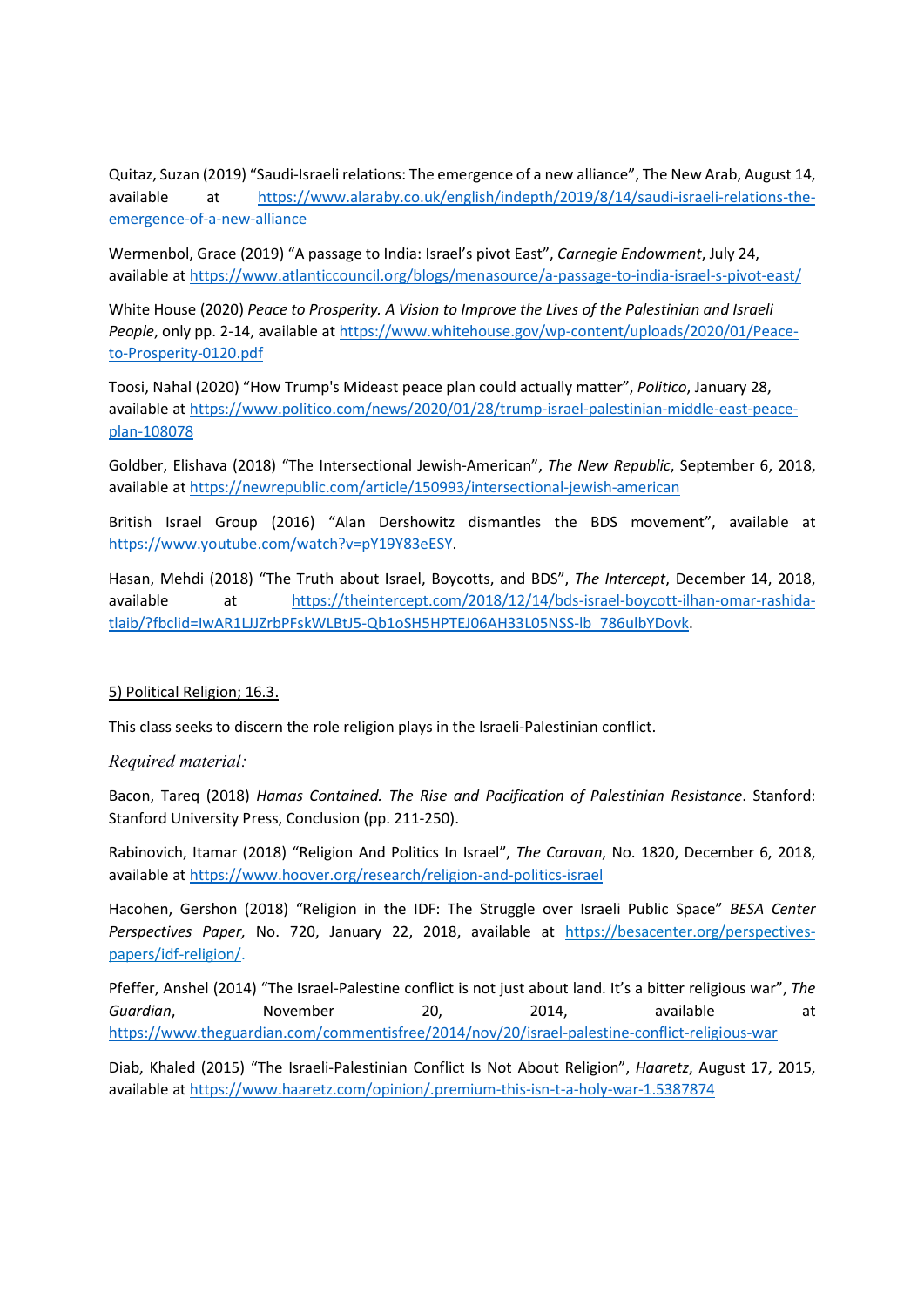#### 6) Demography and Ethnicity; 24.3.

Sixth session is dedicated to discussion of how notions of demography, race and ethnicity inform security policies and practices in Israel/Palestine.

#### Required material:

Kruger, Martha (2005) "Israel: Balancing Demographics in the Jewish State", Migration Policy Institute Report, available at https://www.migrationpolicy.org/article/israel-balancing-demographics-jewish-state

Lustick, Ian (2019) "The Red Threat of Israel's 'Demographic Problem'", Middle East Policy, Vol. 26, No. 1.

Nasara, Mansour (2017) The Naqab Bedouins. A Century of Politics and Resistance. New York: Columbia University Press, Chap. 10 (pp. 222-237).

Frantzman, Seth J. (2018) "In the spotlight: Political and racial profiling at the border", Jerusalem Post, available at https://www.jpost.com/Israel-News/In-the-spotlight-Political-and-racial-profiling-at-theborder-565079

Ziv, Oren (2019) "In a single decade, Israel turned asylum seekers into criminals", +972magazine, available at https://www.972mag.com/asylum-seekers-israel-decade/

#### 7) Gender; 31.3.

This class discusses the politics of gender as it manifests itself in Israel/Palestine.

## Required material:

Richter-Devroe, Sophie (2011) "Palestinian Women's Everyday Resistance: Between Normality and Normalisation", Journal of International Women's Studies, Vol. 12, No. 2, pp. 32-46

Feldman, Rachel (2017) "Putting Messianic Femininity into Zionist Political Action: The Race-Class and Ideological Normativity of Women for the Temple in Jerusalem", Journal of Middle East Women's Studies, Vol. 13, No. 3, pp. 395-415

Bronis, Leeor (2014), "What Popculture Gets Wrong About Israel's Female Soldiers", Mic, May 16, 2014, available at https://mic.com/articles/89085/what-pop-culture-gets-wrong-about-israel-s-femalesoldiers#.zTJXasLLl

Avi Does The Holy Land (2016), "GAY Tel Aviv and Pinkwashing - WTF?!", available at https://www.youtube.com/watch?v=zlYracO0gvA.

Schulman, Sarah (2011) "Israel and 'Pinkwashing'", The New York Times, November 22, 2011, available at https://www.nytimes.com/2011/11/23/opinion/pinkwashing-and-israels-use-of-gays-as-a-messagingtool.html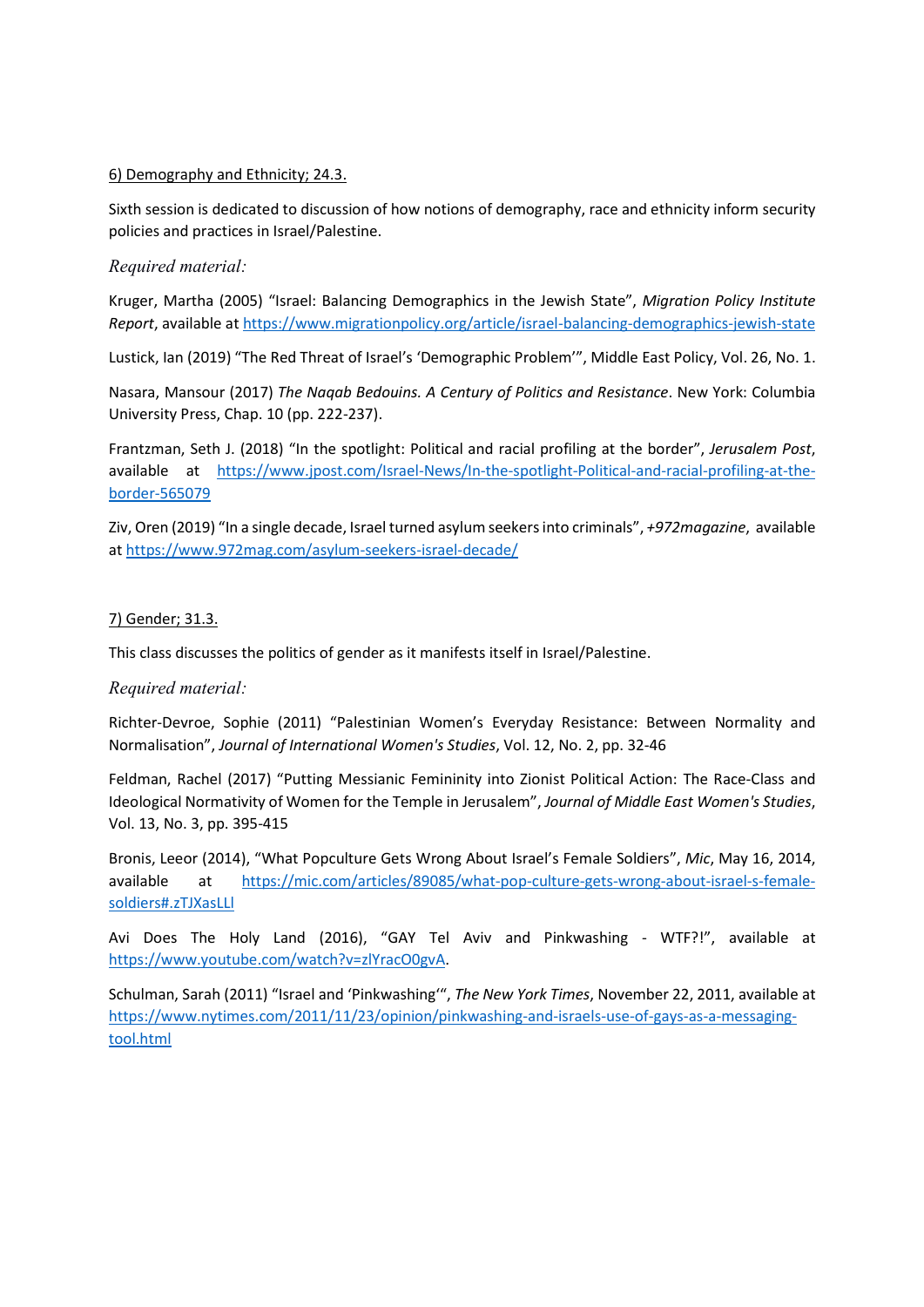#### 8) Political Economy; 7.4.

This class discusses what insights into the Israeli-Palestinian conflict can be derived from the perspective of political economy.

## Required material:

Lee, Shimrit (2018) "Simulating the Contact Zone. Corporate Mediations of (Less-Lethal) Violence in Israel, Palestine, and Beyond", Jerusalem Quarterly, No. 75, pp. 24-47, available at https://www.palestinestudies.org/sites/default/files/jq-articles/Pages%20from%20JQ%2075%20-%20Lee.pdf

Duncan, Thomas (2015) "From national liberation to neoliberalism: 'peace' and aid in Palestine", OpenDemocracy, February 12, 2015, available at https://www.opendemocracy.net/north-africa-westasia/duncan-thomas/from-national-liberation-to-neoliberalism-%E2%80%9Cpeace%E2%80%9D-and-aidin-palestine

Regavim (2015) Illegal EU Building in Adumim Region. Available at: https://www.regavim.org/wpcontent/uploads/2015/02/EU-Illegal-Building-Adumim-Area-report-A4.pdf

Bhungalia, Lisa (2012) "'From the American People': Sketches of the US National Security State in Palestine", Jadaliyya, September 18, 2012, available at http://www.jadaliyya.com/Details/27066

#### 9) Jerusalem; 14.4.

Marking the shift to more specific issues, this class introduces the status and political dynamics in perhaps the most contested space in Israel/Palestine, Jerusalem.

## Required material:

Pullan, Wendy (2009) "The Space of Contested Jerusalem", Jerusalem Quarterly, No. 39, pp. 39-50, available at https://www.palestine-studies.org/sites/default/files/jq-articles/39\_the\_space\_2.pdf

Baumann, Hanna (2018) "The Violence of Infrastructural Connectivity: Jerusalem's Light Rail As a Means of Normalisation", Middle East - Topics & Arguments, Vol. 10, pp. 30-38, available at https://metajournal.net/article/view/7593

Hasson, Nir (2018) "In Divided Jerusalem, Unification Starts From the Bottom Up", Haaretz, May 17, 2018, available at https://www.haaretz.com/israel-news/.premium.MAGAZINE-in-divided-jerusalemunification-starts-from-the-bottom-up-1.6093793 (alternatively at https://www.academia.edu/36736911/In Divided Jerusalem Unification Starts From the Bottom Up ).

Emek Shaveh (2017) "The Temple Mount/Haram al-Sharif – Archaeology in a Political Context", Emek Shaveh Report, March 14, 2017, available at https://alt-arch.org/en/the-temple-mountharam-al-sharifarchaeology-in-a-political-context/. Only pp. 7-22.

Ackerman, Matthew (2019) "The Case for Building a Synagogue on the Temple Mount". Tabletmag, October 2, available at: https://www.tabletmag.com/jewish-news-and-politics/291962/the-case-for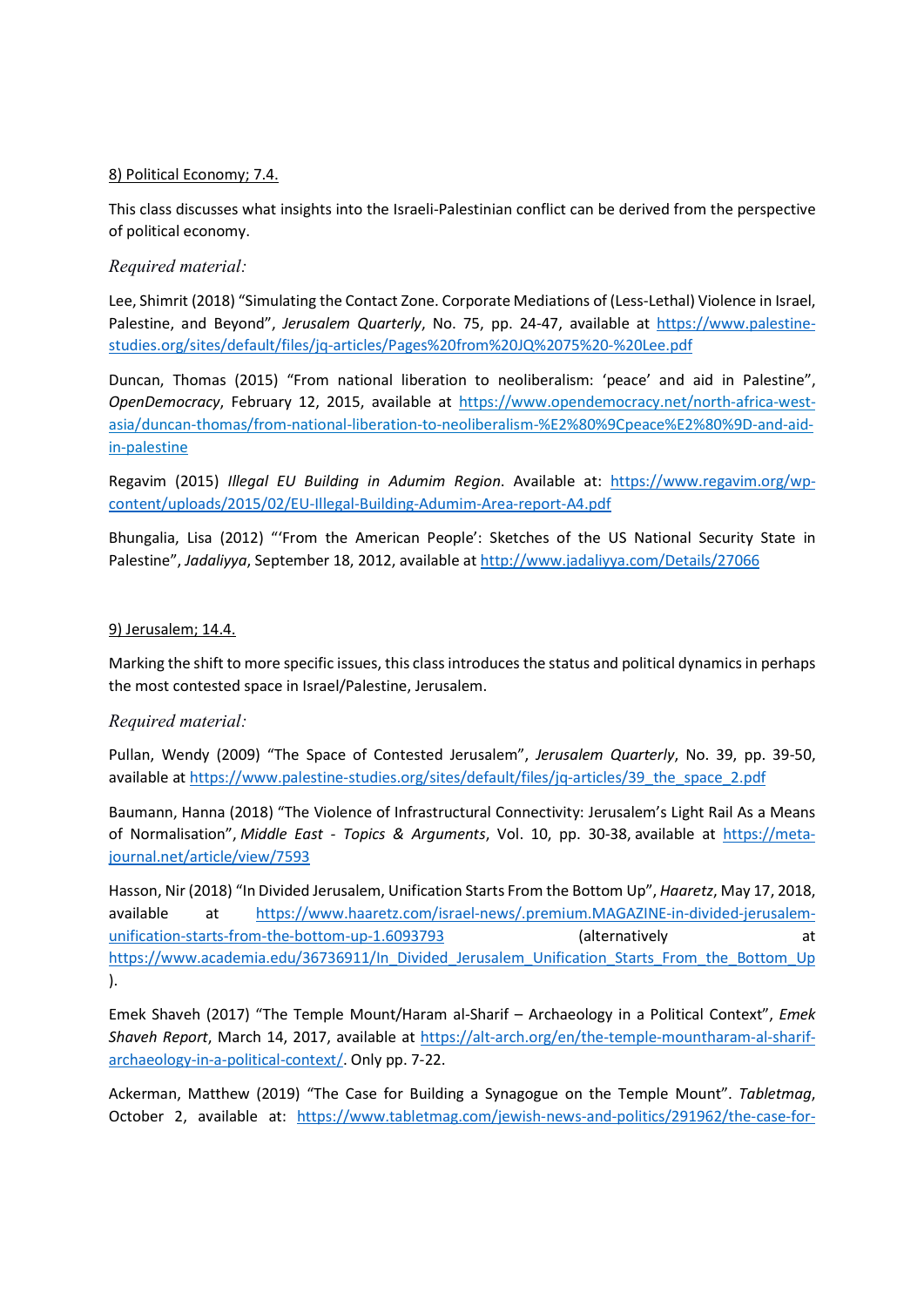building-a-synagogue-on-the-temple-mount?fbclid=IwAR1ZJNNzvusGHa5IH7eKJsPqEGKfejHo1NCT9PWiOvrskGf2XO-QzVnSuA

#### 10) Terrorism; 21.4.

This session discusses various forms of terrorism and counter-terrorism policies enacted by the Israeli authorities.

#### Required material:

Ochs, Juliana (2011), Security and Suspicion: An Ethnography of Everyday Life in Israel. Philadelphia: University of Pennsylvania Press, Chap. 3 (pp. 64-78)

Abufarha, Nasser (2009) The Making of a Human Bomb. An Ethnography of Palestinian Resistance. Durham and London: Duke University Press, Chap. 5 (pp. 134-186).

Bob, Yonah Jeremy (2019) "Would we know if Palestinians were being tortured by the Shin Bet? ". Jerusalem Post, December 12, available at https://www.jpost.com/Israel-News/Are-the-Shin-Bets-newoversight-mechanisms-for-interrogations-failing-610748?fbclid=IwAR3W5pICwWNhiiIEL3l5hCRqHBVbOJIr51CCzVd1TLKvDci1Yv6E7xM-kNQ

#### 11) Infrastructure; 28.4.

This class zooms in on the physical and bureaucratic infrastructure of the Israeli occupation.

## Required material:

Activestills (2018) "Checkpoints". AlJazeera, available at https://interactive.aljazeera.com/aje/2018/commuting-through-israeli-checkpoints/index.html

The Israeli Defense Forces (2013) "What's the Truth Behind Checkpoints and Crossings in Judea and Samaria?", available at: https://www.idf.il/en/articles/palestinian-terror/whats-the-truth-behindcheckpoints-and-crossings-in-judea-and-samaria/

Na'aman, Oded (2012) "The Checkpoint: Terror, Power, Cruelty". Boston Review, August, available at http://bostonreview.net/world/checkpoint-oded-naaman

Berda, Yael (2018) Living Emergency. Israel's Permit Regime in the Occupied West Bank. Stanford: Stanford University Press, Chap 1. (pp. 15-44).

Weizman, Eyal (2011) The Least of All Possible Evils. A Short History of Humanitarian Violence. London: Verso, Chap. 3 (pp. 75-99).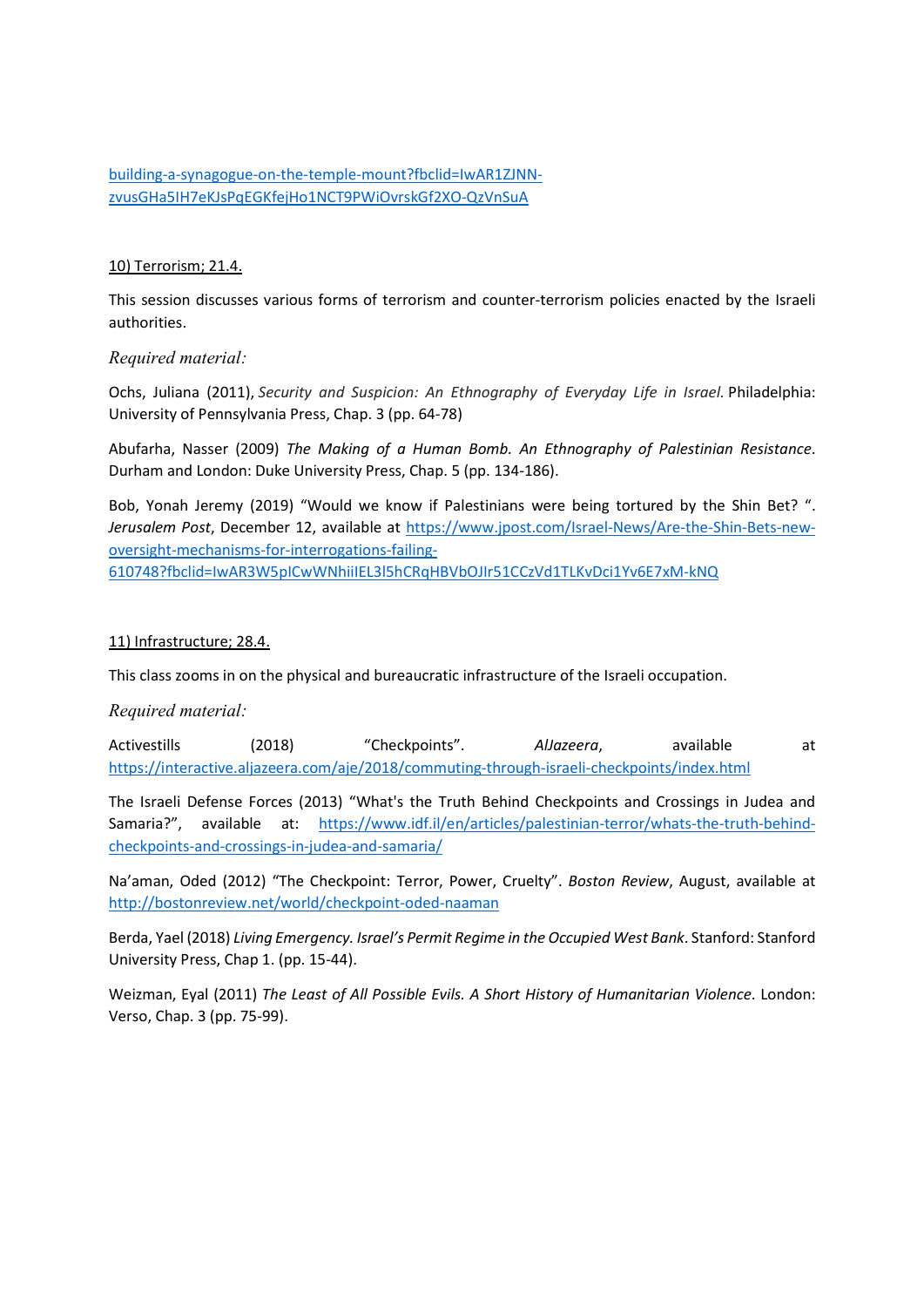#### 12) Settlements; 5.5.

The class tackles various facets of the Israeli settlement enterprise and its impact on the Palestinian population in the West Bank.

#### Required material:

BBC (2011) "Louis Theroux: The Ultra Zionists", available at https://topdocumentaryfilms.com/louistheroux-ultra-zionists/

Gessen, Masha (2019) "A Guided Tour of Hebron, from Two Sides of the Occupation". The New Yorker, January 24, available at: https://www.newyorker.com/news/dispatch/a-guided-tour-of-hebron-fromtwo-sides-of-the-occupation

Frank, Steve (2019) "The myth of Hebron's Shuhada Street". Jewish News Syndicate, July 21, available at: https://www.jns.org/opinion/the-myth-of-shuhada-street/

Kadman, Noga (2013), "Acting the Landlord: Israel's Policy in Area C, the West Bank", B'Tselem report, available at https://www.btselem.org/download/201306\_area\_c\_report\_eng.pdf (only pp. 11-25)

Newman, David (2017) "Settlement as Suburbanization: The Banality of Colonization." In Marco Allegra, Ariel Handel, and Erez Maggor (eds.) Normalizing Occupation: The Politics of Everyday Life in the West Bank Settlements, Bloomington: Indiana University Press, pp. 34–47.

#### 13) Conclusion; 12.5.

The final session engages political prospects and potential future developments in Israel/Palestine.

#### Required material:

Gardels, Nathan (2011) "Imagining Israel in 2024: Only Tel Aviv Remains", Huffington Post, May 25, available at https://www.huffingtonpost.com/nathan-gardels/imagining-israel-in-2024 b 309676.html?guccounter=1

"Together and Separate: One Land, Two states New horizons for peace between Israelis and Palestinians", website of Two States One Homeland, available at http://www.alandforall.org/en

Glick, Caroline (2004) The Israeli Solution: A One-State Plan for Peace in the Middle East. New York: Crown Forum, pp. 117-121.

Hussein, Cherine (2015) "The single-state alternative in Palestine/Israel", Conflict, Security & Development, Vol. 15, No. 5, pp. 521-547.